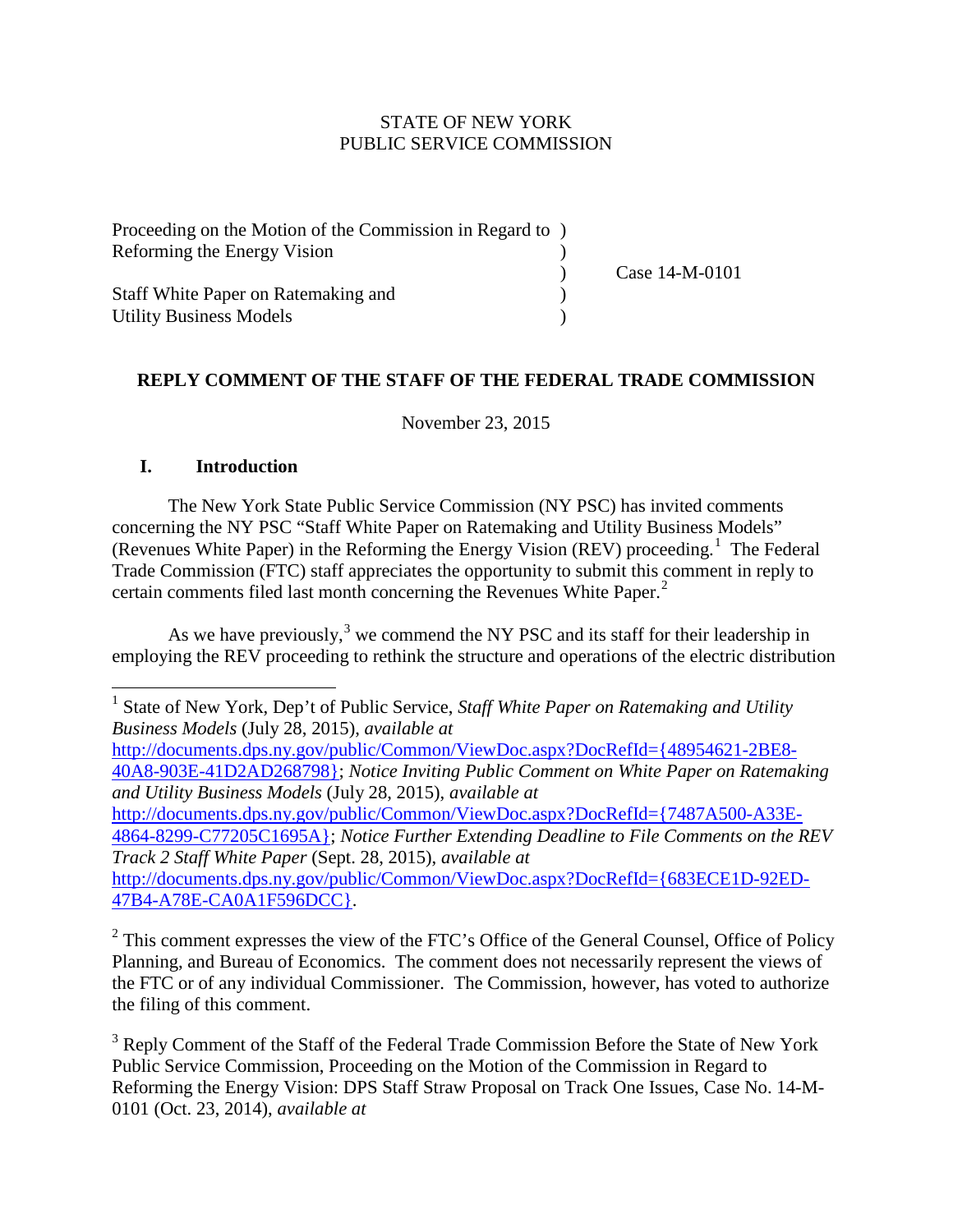system in the face of a number of key developments. Those developments include: (1) important technical advances in distributed energy resources (DERs), together with tools to optimize the inclusion of DERs at the distribution level of the power system; [4](#page-1-0) (2) increasing concerns about the environmental impacts of fossil-fuel generation; and (3) growing evidence of consumer interest in customized electric service, including differing preferences for increased reliability and resiliency. [5](#page-1-1)

We submit this comment against the backdrop of NY PSC's earlier decisions in the REV proceeding. The first decision allowed each distribution utility to acquire DERs under some circumstances, and the second designated each distribution utility as its own Distributed System Platform (DSP) operator.<sup>[6](#page-1-2)</sup> Our comment draws on the FTC's experience both in enforcing competition laws and in advising federal and state regulatory agencies about the competitive effects of an array of regulatory programs focused on the electric power system.

The Revenues White Paper seeks to describe an alternative to the present cost-of-service regime for compensating distribution utilities. To further its aim of financially realigning the incentives of distribution utilities, the Revenues White Paper recommends changes in the bases on which utilities obtain revenues from electricity customers and also proposes performancebased rate incentives. Some of these proposed incentives are specifically designed to address

[https://www.ftc.gov/system/files/documents/advocacy\\_documents/federal-trade-commission](https://www.ftc.gov/system/files/documents/advocacy_documents/federal-trade-commission-staff-reply-comment-new-york-state-public-service-commission-reforming/141024nypsccomment.pdf)[staff-reply-comment-new-york-state-public-service-commission-](https://www.ftc.gov/system/files/documents/advocacy_documents/federal-trade-commission-staff-reply-comment-new-york-state-public-service-commission-reforming/141024nypsccomment.pdf)

 $\overline{\phantom{a}}$ 

[reforming/141024nypsccomment.pdf;](https://www.ftc.gov/system/files/documents/advocacy_documents/federal-trade-commission-staff-reply-comment-new-york-state-public-service-commission-reforming/141024nypsccomment.pdf) Reply Comment of the Staff of the Federal Trade Commission Before the State of New York Public Service Commission, Proceeding on the Motion of the Commission in Regard to Reforming the Energy Vision: Staff White Paper on Benefit-Cost Analysis (Sept. 10, 2015), *available at* 

[https://www.ftc.gov/system/files/documents/advocacy\\_documents/ftc-staff-reply-comment-state](https://www.ftc.gov/system/files/documents/advocacy_documents/ftc-staff-reply-comment-state-new-york-public-service-commission-reforming-energy-vision-proceeding/150910nybcaftcreply.pdf)[new-york-public-service-commission-reforming-energy-vision](https://www.ftc.gov/system/files/documents/advocacy_documents/ftc-staff-reply-comment-state-new-york-public-service-commission-reforming-energy-vision-proceeding/150910nybcaftcreply.pdf)[proceeding/150910nybcaftcreply.pdf.](https://www.ftc.gov/system/files/documents/advocacy_documents/ftc-staff-reply-comment-state-new-york-public-service-commission-reforming-energy-vision-proceeding/150910nybcaftcreply.pdf)

<span id="page-1-0"></span><sup>4</sup> *See*, *e.g*., Gerry Braun & Stan Hazelroth, *Energy Infrastructure Finance: Local Dollars for Local Energy*, 28 Electricity J. 6, 9, 19 (June 2015).

<span id="page-1-1"></span><sup>5</sup> *See*, *e.g*., Patty Durand, *Smart Grid Isn't Dead*, 153 Pub. Util. Fortnightly 14 (Oct. 2015) (consumer survey results indicate that substantial segments of customers are primarily interested in grid modernization that would deliver environmental benefits (30 percent), lower energy bills (20 percent), and high-technology innovations in electric service (15 percent)); *see also* Wannie Park, *Efficiency on Display*, 153 Pub. Util. Fortnightly 18 (Oct. 2015) (in areas of Texas with retail electricity competition, low-income customers engage intensively in energy use management when energy meter display devices are available to them under the "LITE-UP Texas" program).

<span id="page-1-2"></span><sup>6</sup> At the local distribution system level, the DSP operator plays a role analogous to that of the New York Independent System Operator in balancing electricity demand and supply.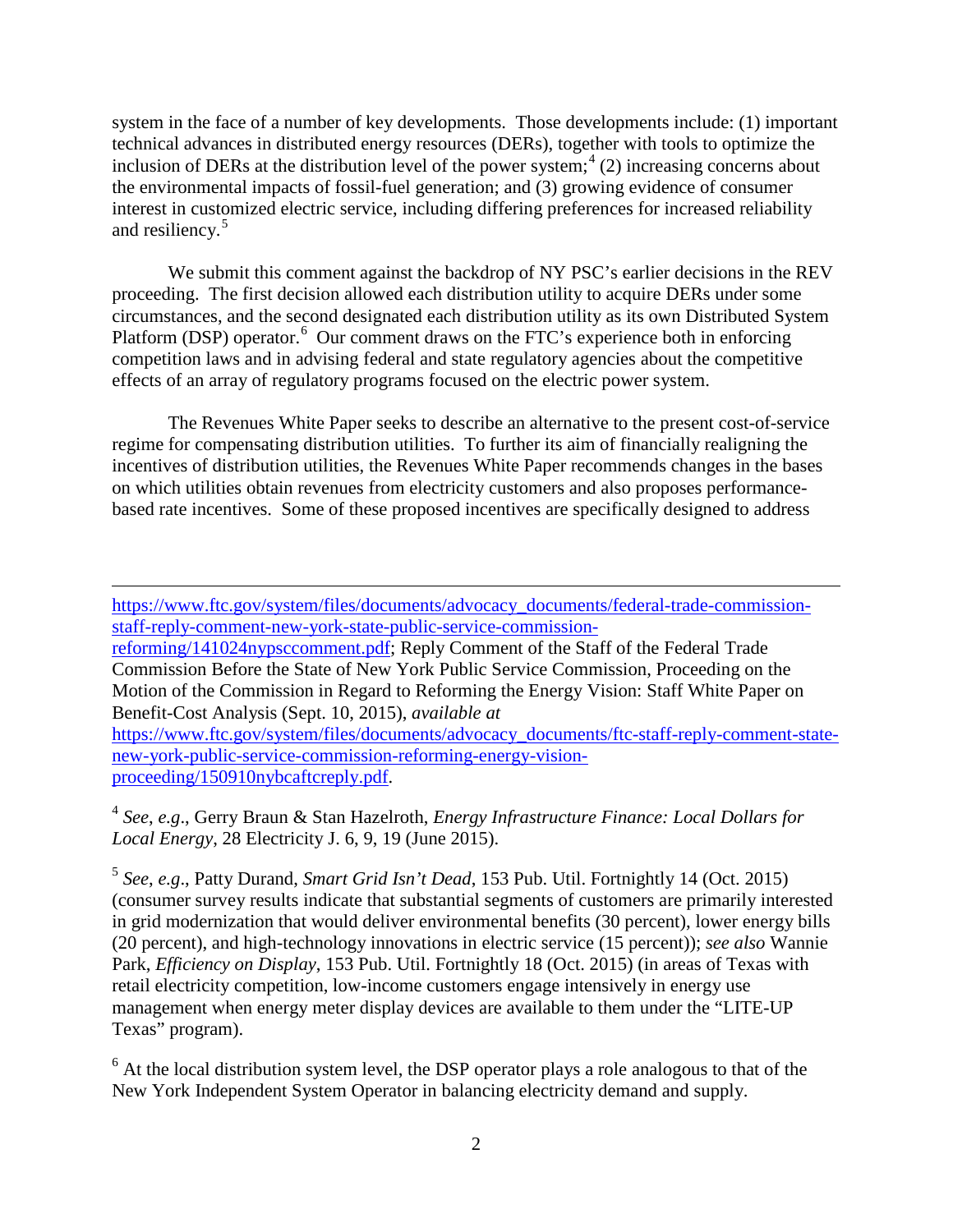anticompetitive incentives that we identified in our first comment in the REV proceeding (*supra* note 3).<sup> $7$ </sup>

As we set forth in Section III of this comment, we concur with the Revenues White Paper that conventional cost-of-service ratemaking is inadequate to achieve the goals of the REV process. The Revenues White Paper's statement of principles sets forth REV's objectives exclusively in terms of lower prices or lower power bills. We suggest that the statement of principles expand its articulation of the goals of the REV proceeding to include improvements in system efficiency and increases in the value that customers derive from electric service.<sup>[8](#page-2-1)</sup> Some customers clearly prefer higher-quality electric service even if they pay more than they would for lower-quality service.<sup>[9](#page-2-2)</sup> These customers would be harmed by a system that exclusively pursued a goal of lower prices or lower power bills.

In Section IV of our comment, we commend the Revenues White Paper for presenting approaches that align distribution utility incentives with customer values. At the same time, we encourage the NY PSC to consider concerns about potential cross-subsidization by distribution utilities and unfair competition in services provided to DER investors, owners, and organizers. The Market-Based Earnings proposal for distribution utilities could result in discrimination by DSP operators against unaffiliated firms that provide services to DER projects.

Also in Section IV, we further applaud the NY PSC staff for proposing a portfolio of performance-based rates to better align the financial incentives of distribution utilities with the public policy goals of the REV proceeding. We suggest adjustments to some of the financial incentives in order to improve customer benefits and to avoid harm to competition and efficiency. We also highlight consumer safety and privacy aspects of the Customer Engagement and Information Access Earnings Impact Mechanism.

Finally, in Section V, we commend the Revenues White Paper for focusing on the importance of accurate and timely price signals for system efficiency and efficient siting, design, and utilization of DERs. The Smart Home Rate proposal seems particularly attractive from this perspective.

Our comment also responds to initial third-party comments on the Revenues White Paper. For example, the comment by the National Energy Marketers Association (NEM) and the comment by the Joint Utilities both expressed concern about the clarity and adequacy of the alternative revenue mechanisms for distribution utilities as set forth in the Revenues White

<span id="page-2-0"></span><sup>7</sup> *See*, *e.g.*, Revenues White Paper at 21-27, 56-57 (descriptions of customer engagement and information access earnings impact mechanisms), 58-59 (description of the interconnection earnings impact mechanism).

<span id="page-2-1"></span><sup>&</sup>lt;sup>8</sup> These goals receive prominent attention in Sections III and IV of the Revenues White Paper.

<span id="page-2-2"></span><sup>&</sup>lt;sup>9</sup> As we elaborate below, higher-quality service includes (among other attributes) greater power quality, system reliability, system resiliency, customer choice, improved environmental impacts, and innovation.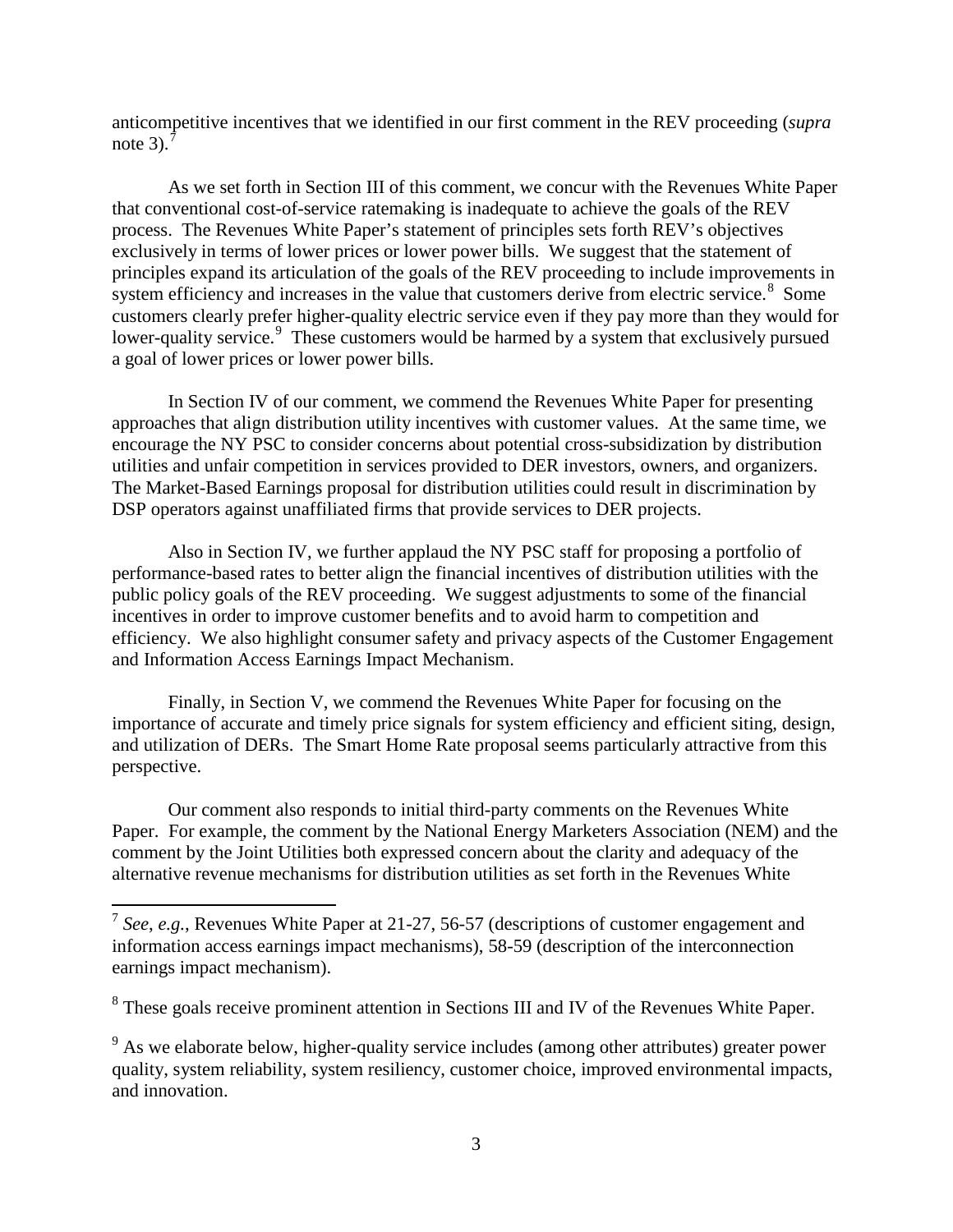Paper.<sup>[10](#page-3-0)</sup> NEM focused on whether the incentives are sufficient to create alignment between utility decisions and the value that independent DERs may deliver to customers and the power system.<sup>[11](#page-3-1)</sup> The Joint Utilities voiced concern that the proposed alternative revenue mechanisms are too uncertain to sustain utilities' operations.<sup>[12](#page-3-2)</sup> Our comment focuses on competition-based concerns about proposed alternative revenue mechanisms.

# **II. Interest and Experience of the FTC**

The FTC is an independent agency of the United States Government responsible for maintaining competition and safeguarding the interests of consumers. The FTC fulfills these missions through law enforcement, policy research, and advocacy. For example, in the field of consumer protection, the FTC enforces Section 5 of the Federal Trade Commission Act, which prohibits unfair or deceptive acts or practices. In its competition mission, the FTC enforces antitrust laws regarding mergers and unfair methods of competition that harm consumers. In addition, the FTC often analyzes regulatory or legislative proposals that may affect competition, allocative efficiency, or consumer protection. It also engages in considerable consumer education through its Division of Consumer and Business Education.<sup>[13](#page-3-3)</sup> In the course of all of this work, the FTC applies established legal and economic principles as well as recent, innovative developments in economic theory and empirical analysis.

The energy sector, including the electric power industry, has been an important focus of the FTC's merger review and other antitrust enforcement, competition advocacy, and consumer protection efforts.<sup>14</sup> In particular, the FTC and its staff have filed numerous comments

[http://documents.dps.ny.gov/public/Common/ViewDoc.aspx?DocRefId={8851383E-E18D-](http://documents.dps.ny.gov/public/Common/ViewDoc.aspx?DocRefId=%7b8851383E-E18D-4CFD-A44F-4AAB436DDCEF%7d)[4CFD-A44F-4AAB436DDCEF};](http://documents.dps.ny.gov/public/Common/ViewDoc.aspx?DocRefId=%7b8851383E-E18D-4CFD-A44F-4AAB436DDCEF%7d) Central Hudson Gas & Electric Corp., *et al*., *Initial Comments of the Joint Utilities on the July 28, 2015 Staff White Paper on Ratemaking and Utility Business Models* (Oct. 26, 2015) (Joint Utilities Comment), *available at* [http://documents.dps.ny.gov/public/Common/ViewDoc.aspx?DocRefId={2449AFFE-F727-](http://documents.dps.ny.gov/public/Common/ViewDoc.aspx?DocRefId=%7b2449AFFE-F727-43AD-A931-72F788BEE688%7d) [43AD-A931-72F788BEE688}.](http://documents.dps.ny.gov/public/Common/ViewDoc.aspx?DocRefId=%7b2449AFFE-F727-43AD-A931-72F788BEE688%7d)

<span id="page-3-1"></span> $11$  NEM Comment at 2-5.

<span id="page-3-2"></span> $12$  Joint Utilities Comment at 2.

<span id="page-3-3"></span><sup>13</sup> For an overview of the FTC's education efforts, *see* the FTC staff's comment to the Consumer Financial Protection Bureau concerning Request for Information on Effective Financial Education, Docket No. CFPB-2012-0030 (Nov. 2, 2012), *available at*  [http://www.ftc.gov/os/2012/11/1211cfpb.pdf.](http://www.ftc.gov/os/2012/11/1211cfpb.pdf)

<span id="page-3-0"></span><sup>10</sup> National Energy Marketers Association, *Comments of the National Energy Marketers Association* (Oct. 26, 2015) (NEM Comment), *available at*

<span id="page-3-4"></span><sup>14</sup> *See*, *e.g.*, *In re DTE Energy Co*., FTC Dkt. No. C-4008 (2001) (consent order), *available at* [http://www.ftc.gov/enforcement/cases-and-proceedings/cases/2001/05/dte-energy-company-and](http://www.ftc.gov/enforcement/cases-and-proceedings/cases/2001/05/dte-energy-company-and-mcn-energy-group-inc)[mcn-energy-group-inc;](http://www.ftc.gov/enforcement/cases-and-proceedings/cases/2001/05/dte-energy-company-and-mcn-energy-group-inc) *In re PacifiCorp*, File No. 971 0091 (1998) (consent agreement), *available at http://www.ftc.gov/sites/default/files/documents/cases/1998/02/9710091.agr.htm;* FTC Conference on Energy Markets in the 21<sup>st</sup> Century: Competition Policy in Perspective (Apr.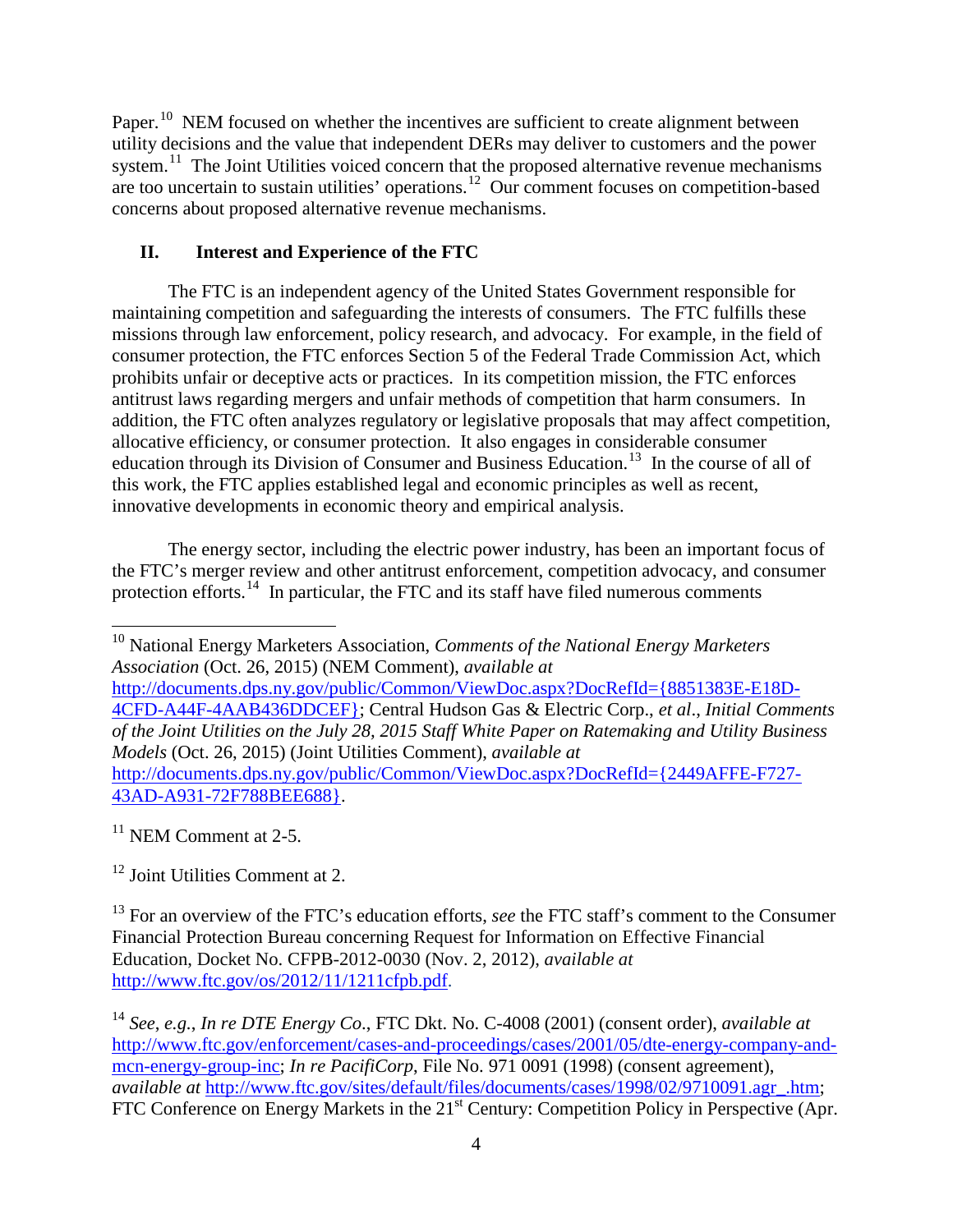advocating competition and consumer protection principles with state utility commissions, state legislatures, the Department of Energy (DOE), and the Federal Energy Regulatory Commission (FERC). [15](#page-4-0) The FTC's competition advocacy program also has issued two staff reports on electric power industry restructuring issues at the wholesale and retail levels.<sup>16</sup> In addition, the FTC staff (along with staff from FERC, the Department of Justice, the Department of Agriculture, and DOE) contributed to the work of the Electric Energy Market Competition Task Force, which issued a *Report to Congress* in the spring of 2007.<sup>[17](#page-4-2)</sup>

# **III. Limitations of Conventional Cost-of-Service Ratemaking (Sections I and II of the Revenues White Paper)**

The Revenues White Paper includes a statement of the principles that form the basis for the remainder of the document. We have one substantive concern about this statement of principles and framework. The first item in the list – "[a]lign earning opportunities with customer value" (at  $7$ ) – is an appealing way to emphasize the importance of better matching electricity services to customers' preferences. As currently worded, however, the text that fleshes out that heading is too restrictive. The primary problem is that it limits the description of potential benefits from the REV proceeding to price or quantity effects (as the description

10, 2007), *available at* [http://www.ftc.gov/news-events/events-calendar/2007/04/energy](http://www.ftc.gov/news-events/events-calendar/2007/04/energy-markets-21st-century-competition-policy-perspective)[markets-21st-century-competition-policy-perspective.](http://www.ftc.gov/news-events/events-calendar/2007/04/energy-markets-21st-century-competition-policy-perspective)

 $\overline{\phantom{a}}$ 

<span id="page-4-0"></span><sup>15</sup> A listing, in reverse chronological order, of FTC and FTC staff competition advocacy comments to federal and state electricity regulatory agencies is available at [http://www.ftc.gov/policy/advocacy/advocacy-](http://www.ftc.gov/policy/advocacy/advocacy-filings?combine=&field_matter_number_value=&field_advocacy_document_terms_tid=5290&field_date_value%5Bmin%5D%5Bdate%5D=&field_date_value%5Bmax%5D%5Bdate%5D=&=Apply)

[filings?combine=&field\\_matter\\_number\\_value=&field\\_advocacy\\_document\\_terms\\_tid=5290&f](http://www.ftc.gov/policy/advocacy/advocacy-filings?combine=&field_matter_number_value=&field_advocacy_document_terms_tid=5290&field_date_value%5Bmin%5D%5Bdate%5D=&field_date_value%5Bmax%5D%5Bdate%5D=&=Apply) [ield\\_date\\_value%5Bmin%5D%5Bdate%5D=&field\\_date\\_value%5Bmax%5D%5Bdate%5D=&](http://www.ftc.gov/policy/advocacy/advocacy-filings?combine=&field_matter_number_value=&field_advocacy_document_terms_tid=5290&field_date_value%5Bmin%5D%5Bdate%5D=&field_date_value%5Bmax%5D%5Bdate%5D=&=Apply)  $=\text{Apply}$ . In addition, the FTC's Bureau of Consumer Protection has been monitoring the evolving uses of energy-related consumer data for privacy and data security issues. *See*, *e.g*., Letter from Jessica L. Rich, Dir., Bureau of Consumer Protection, FTC, to Eric Lightner, Director, Federal Smart Grid Task Force, Office of Electricity Delivery and Energy Reliability, U.S. Dep't of Energy, concerning a Voluntary Code of Conduct for Utilities and Third Parties Providing Consumer Energy Use Services (Oct. 29, 2014), *available at* [https://www.ftc.gov/system/files/documents/public\\_statements/599251/141029consumer\\_energy](https://www.ftc.gov/system/files/documents/public_statements/599251/141029consumer_energyvcccomment.pdf) [vcccomment.pdf.](https://www.ftc.gov/system/files/documents/public_statements/599251/141029consumer_energyvcccomment.pdf)

<span id="page-4-1"></span><sup>16</sup> FTC Staff Report, *Competition and Consumer Protection Perspectives on Electric Power Regulatory Reform: Focus on Retail Competition* (Sept. 2001), *available at* [http://www.ftc.gov/reports/competition-consumer-protection-perspectives-electric-power](http://www.ftc.gov/reports/competition-consumer-protection-perspectives-electric-power-regulatory-reform-focus-retail)[regulatory-reform-focus-retail;](http://www.ftc.gov/reports/competition-consumer-protection-perspectives-electric-power-regulatory-reform-focus-retail) FTC Staff Report, *Competition and Consumer Protection Perspective on Electric Power Regulatory Reform* (July 2000), *available at*  [http://www.ftc.gov/reports/competition-consumer-protection-perspectives-electric-power](http://www.ftc.gov/reports/competition-consumer-protection-perspectives-electric-power-regulatory-reform)[regulatory-reform](http://www.ftc.gov/reports/competition-consumer-protection-perspectives-electric-power-regulatory-reform) (containing edited compendium of excerpts from previous comments that the FTC and its staff provided to various state and federal agencies).

<span id="page-4-2"></span><sup>17</sup> That report is available at [http://www.ferc.gov/legal/fed-sta/ene-pol-act/epact-final-rpt.pdf.](http://www.ferc.gov/legal/fed-sta/ene-pol-act/epact-final-rpt.pdf)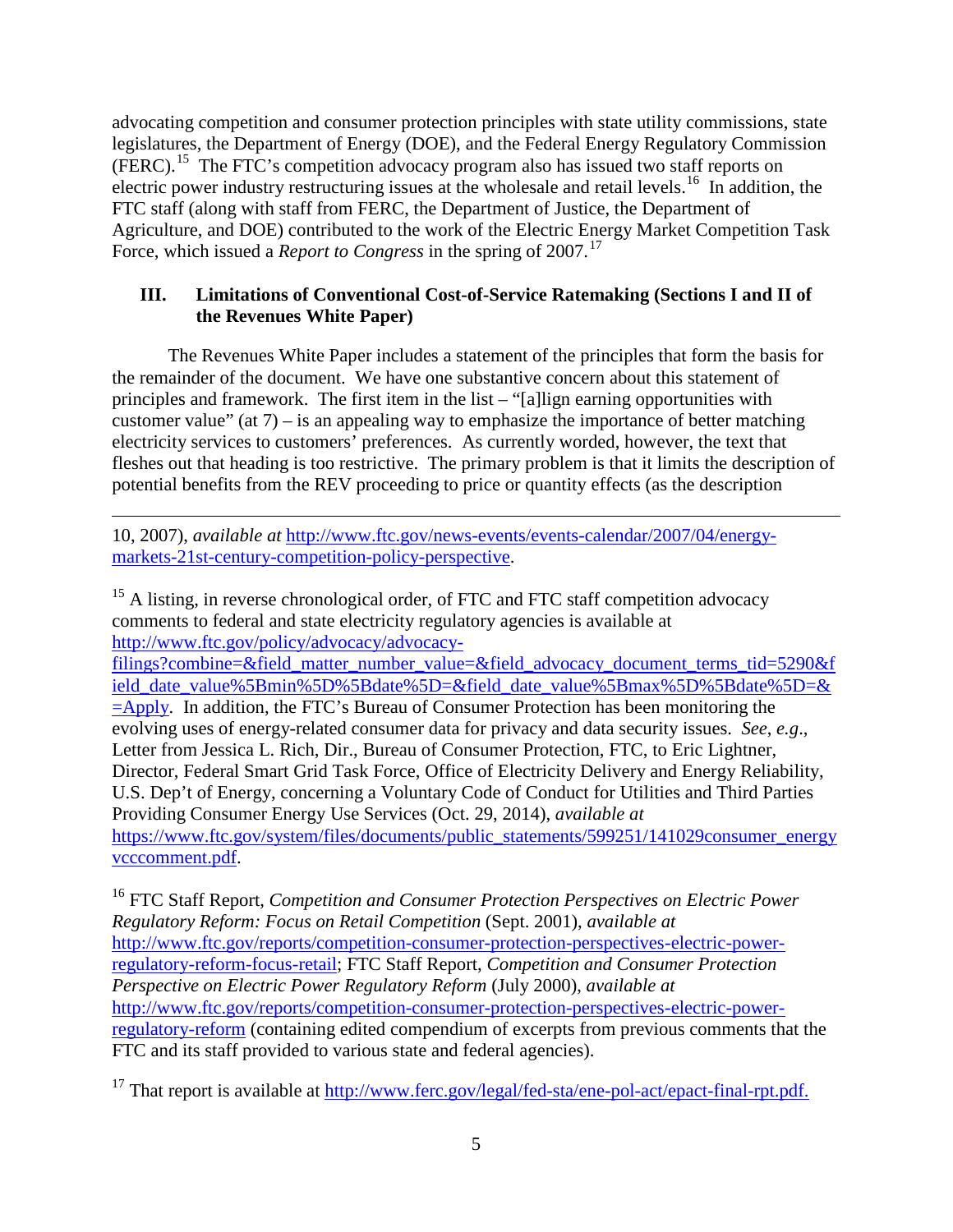implies). Other benefits that customers may prefer include power quality, system reliability and resiliency, customer choice, reduced environmental impacts, and innovation.<sup>18</sup> The text below the first heading could be revised to account for these additional forms of benefits by, for example, noting that the REV proceeding is expected to lead to improvements that include "reductions in the total customer bills *or other benefits that customers may prefer*."

The Revenues White Paper accurately describes the subpar performance, in terms of reduced innovation and lower efficiency, that may result from a conventional cost-of-service approach.<sup>[19](#page-5-1)</sup> The Revenues White Paper also catalogues (at 20-21) many sources of improved economic performance that have been associated with the widespread transition to competition in the wholesale electric power sector. Section II.B.1. of the Revenues White Paper provides a well-reasoned discussion about why the cost-of-service approach cannot work well in the context of the REV proceeding. This discussion relates to the incentive problems highlighted in our first comment in the REV proceeding. Specifically, in the context of the conventional cost-of-service approach, we observed that assigning the role of DSP operator to distribution utilities put competition and economic performance at risk.<sup>[20](#page-5-2)</sup> Accordingly, we agree with the Revenues White Paper's conclusion regarding the DSP operator: "It is critical . . . to eliminate, as much as possible, any structural financial incentive embedded in regulation for a [distribution] utility to favor its own capital spending over third-party activity that meets system needs at lower cost to ratepayers."<sup>[21](#page-5-3)</sup>

We commend the Revenues White Paper for ably addressing the primary concern about discrimination by distribution utilities against unaffiliated DER projects. The White Paper approached this policy challenge both by emphasizing changes in the way that revenues are obtained from electric distribution customers and by proposing performance-based rate incentives to directly counter anticompetitive incentives that could linger from the past. More generally, we commend the Revenues White Paper for aligning distribution utility incentives with customer benefits by squarely addressing utilities' incentives to undermine the competition posed by unaffiliated DERs.

<span id="page-5-0"></span><sup>&</sup>lt;sup>18</sup> Sections III and IV of our comment on the NY PSC Staff's White Paper on Benefit-Cost Analysis, *supra* note 3, made a similar point.

<span id="page-5-1"></span><sup>&</sup>lt;sup>19</sup> Revenues White Paper at 18-19.

<span id="page-5-2"></span><sup>&</sup>lt;sup>20</sup> See Reply Comment of the Staff of the Federal Trade Commission Before the State of New York Public Service Commission, Proceeding on the Motion of the Commission in Regard to Reforming the Energy Vision: DPS Staff Straw Proposal on Track One Issues, *supra* note 3, at 2- 4, 6 *et seq*.

<span id="page-5-3"></span><sup>&</sup>lt;sup>21</sup> Revenues White Paper at 23. Such third-party activity can benefit not only ratepayers but also society at large. The stated goals of the REV proceeding encompass other policy areas, including reductions in carbon emissions, enhanced customer knowledge, actively competitive markets ("market animation"), and fuel diversity.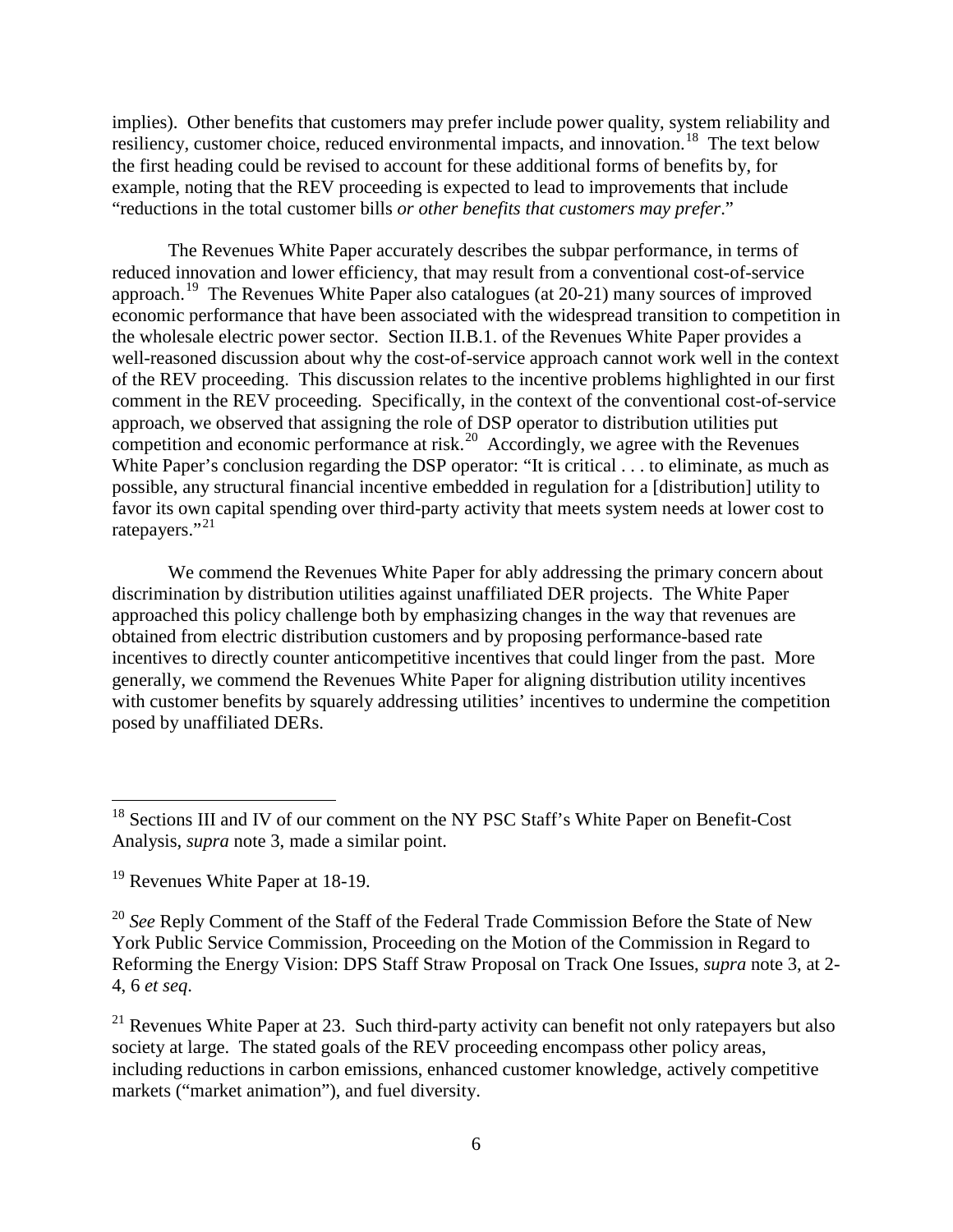#### **IV. Aligning Customer Value with Earnings Opportunities (Section III of the Revenues White Paper)**

Section III of the Revenues White Paper discusses alternative revenue sources for distribution utilities, including market-based earnings (MBEs) and earnings impact mechanisms (EIMs).

**MBEs**. A key concept in the discussion of MBEs (Section III.B. of the Revenues White Paper) is that the DSP operator offers a variety of services to grid users, which include DER investors, owners, and organizers that are unaffiliated with the distribution utility. The Revenues White Paper discusses several ways in which this approach will present DSP operators with financial incentives that align with the goal of increasing the value of electric service to customers, as well as with the REV proceeding's other policy objectives. This discussion explains how changing the sources of DSP operator revenues may turn utility financial incentives toward serving the value that owners get from their DER projects.

The Revenues White Paper does not appear to address the potential for DSP operators to raise the costs of – or otherwise discriminate against – *independent providers of services to DER projects*.As envisioned by Section III.B. of the White Paper, affiliates of the incumbent DSP operator would provide services for DER projects, and thus the incumbent DSP operators (the distribution utilities) would become competitors of independent firms also providing services for DER projects, while retaining control over the timing and costs of connections between DER projects and the distribution system.

To understand the potential discrimination and associated efficiency concerns raised by this proposed arrangement, consider a DSP operator whose affiliates offer microgrid engineering services.<sup>[22](#page-6-0)</sup> It is unclear whether rules or competitive pressures would compel the DSP operator to compete on an even playing field with the microgrid engineering services offered by independent competitors. In the case of independent microgrid designs, the DSP operator's incentives and range of discretion in accommodating and authorizing microgrid connections to the larger grid could generate credible claims of bias. A DSP operator would have financial incentives and the means to raise the costs that its rivals face to provide services to DER projects. Bias against connecting microgrid projects served by independent microgrid engineering firms could raise the costs of unaffiliated microgrid engineering services directly or indirectly, resulting in customers of those services potentially paying higher prices and/or receiving lower-quality services.<sup>[23](#page-6-1)</sup> For example, if equally efficient, independent microgrid engineering firms

<span id="page-6-0"></span><sup>&</sup>lt;sup>22</sup> *Id.* at 29-30 (specifically identifying microgrid engineering services as an area of potential new revenue growth for distribution utilities).

<span id="page-6-1"></span><sup>&</sup>lt;sup>23</sup> Plausible ways to raise independent microgrid engineering firms' costs directly include causing unwarranted delays or requiring excessive documentation. For a general discussion of the economics involved in raising rivals' costs, *see* Thomas G. Krattenmaker & Steven C. Salop, *Anticompetitive Exclusion: Raising Rivals' Costs to Achieve Power over Price*, 96 YALE L.J. 209, 234-38 (1986); Steven C. Salop & David T. Scheffman, *Raising Rivals' Costs*, 73 AM. ECON. REV. 267 (1983).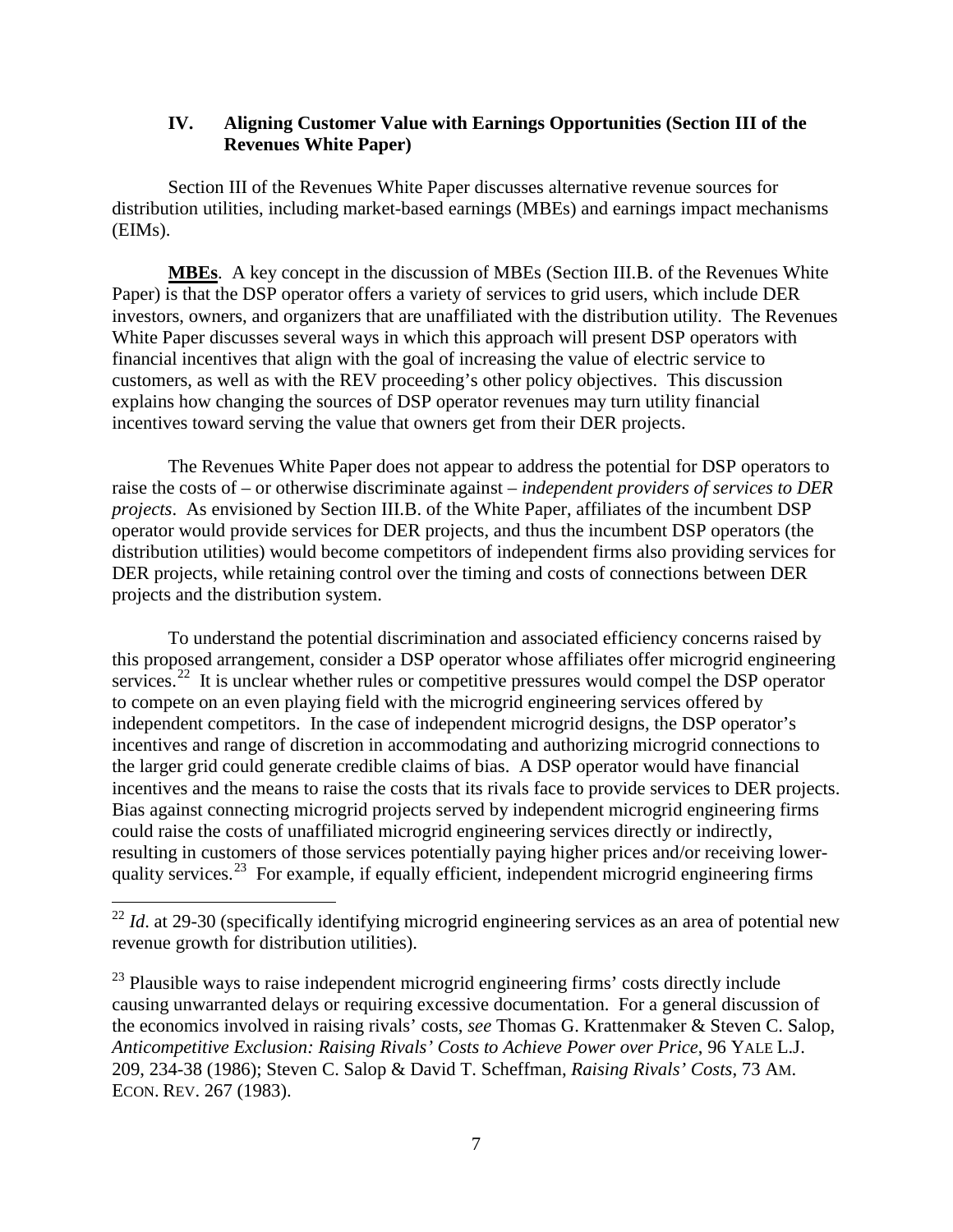faced obstacles to gaining approvals to connect to the grid, this could indirectly raise their costs by making it more difficult and costly to attract microgrid investors, owners, and organizers as clients. Similarly, the DSP operator could favor its affiliates in obtaining services for its own DER projects.

We urge the NY PSC to assess whether the MBEs, as described in the Revenues White Paper, could simply incentivize and enable a DSP operator to discriminate against *the unaffiliated firms that provide services to DER projects*, even if the distribution utility no longer had incentives to discriminate against the independent DER projects themselves. $24$ 

More generally, we encourage the NY PSC to evaluate whether (to paraphrase a passage on page 23 of the Revenues White Paper) it is critical to eliminate, as much as possible, any structural financial incentive embedded in regulation for a distribution utility to favor its affiliated DER service providers over unaffiliated, competing DER service providers.

**EIMs**. EIMs and Scorecards are the methods proposed in Section III.C. of the Revenues White Paper for implementing Performance-Based Regulations. Performance-Based Regulations set utility revenues by assessing how well utilities perform compared to regulatory goals or standards. Accordingly, the proposed EIMs provide financial incentives (positive or negative) that vary by the degree to which the distribution utility achieves the NY PSC's articulated public policy goals. Scorecards measure performance but do not involve explicit financial rewards or penalties for superior or subpar performance. The Revenues White Paper discusses the process used to identify 26 such measures and to establish priorities among them.<sup>[25](#page-7-1)</sup> The categories of EIMs include peak load reductions,  $^{26}$  $^{26}$  $^{26}$  energy efficiency, customer engagement and information access, affordability, and interconnection.

[https://www.ftc.gov/sites/default/files/documents/advocacy\\_documents/ftc-staff-comment](https://www.ftc.gov/sites/default/files/documents/advocacy_documents/ftc-staff-comment-federal-energy-regulatory-commission-concerning-inquiry-alleged-anticompetitive/p874632.pdf)[federal-energy-regulatory-commission-concerning-inquiry-alleged-anticompetitive/p874632.pdf.](https://www.ftc.gov/sites/default/files/documents/advocacy_documents/ftc-staff-comment-federal-energy-regulatory-commission-concerning-inquiry-alleged-anticompetitive/p874632.pdf) The FTC staff also commented on several occasions on proposed codes of conduct for utility affiliates, most recently in the Comment of the Staff of the Bureau of Economics of the Federal Trade Commission Before the New Mexico Public Regulation Commission, In the Matter of the Petition of the Utility Division Staff of the Public Regulation Commission for Rulemaking, Adopting NMPRC Rule 460, Establishing a Code of Conduct for Public Utilities and Affiliates Under the Restructuring Act, Utility Case No. 3106 (Dec. 6, 1999), *available at*  [https://www.ftc.gov/sites/default/files/documents/advocacy\\_documents/ftc-staff-comment-new](https://www.ftc.gov/sites/default/files/documents/advocacy_documents/ftc-staff-comment-new-mexico-public-regulation-commission-concerning-code-conduct-public-utilities/v990017.pdf)[mexico-public-regulation-commission-concerning-code-conduct-public-utilities/v990017.pdf.](https://www.ftc.gov/sites/default/files/documents/advocacy_documents/ftc-staff-comment-new-mexico-public-regulation-commission-concerning-code-conduct-public-utilities/v990017.pdf)

<span id="page-7-1"></span><sup>25</sup> For a discussion of considerations involved in the selection of performance metrics, *see* Benjamin H. Mandel, *Tailoring Performance Incentives to Meet Multifaceted Goals of Electricity Policy*, 28 Electricity J. 20, 23-24 (July 2015).

<span id="page-7-2"></span> $^{26}$  The key objective with peak load reductions is to lower the stress on the grid in order to preserve reliability and reduce costs. As DERs become more prominent in New York State, the periods of stress on the grid may shift, as has occurred in California. *See* California Independent

<span id="page-7-0"></span> $24$  The FTC staff addressed similar concerns in a comment (esp. at 7-11) in FERC's Inquiry Into Alleged Anticompetitive Practices Related to Marketing Affiliates of Interstate Pipelines, FERC Dkt. No. RM87-5-000 (Jan. 29, 1987), *available at*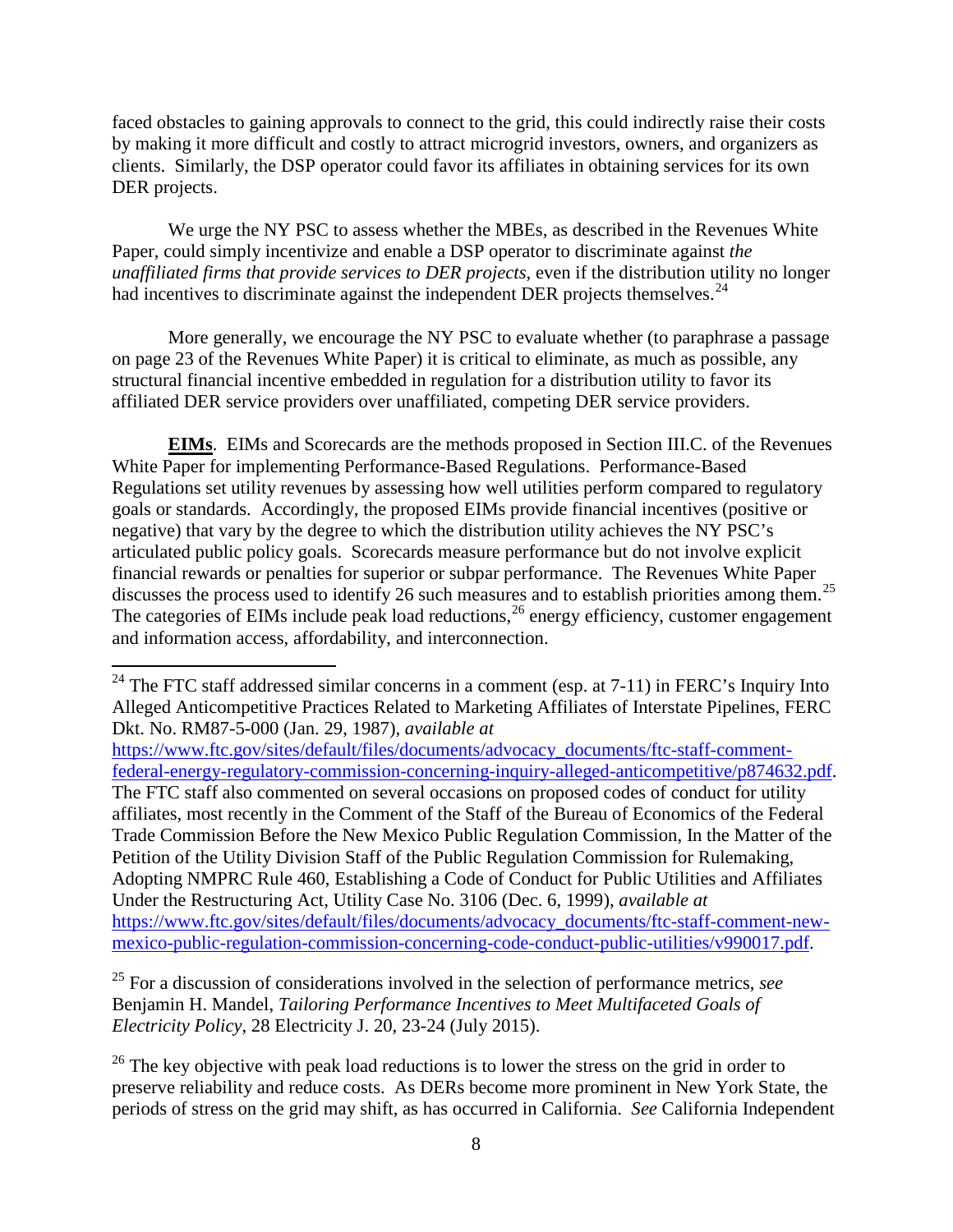EIMs may facilitate effective competition to the extent they seek to counter residual incentives to discriminate against unaffiliated DERs. The use of Scorecards for the same purpose could potentially alert regulators to persistent performance deficiencies (relative to goals or standards) that could indicate lingering incentives to discriminate against unaffiliated DER investors, owners, or organizers. The NY PSC could also take a similar approach to counter a distribution utility's incentives to discriminate against independent firms that compete against the utility's affiliates in providing services to DER projects. To do so, the NY PSC could create additional EIMs or Scorecards designed to mitigate incentives to raise the costs of, or otherwise discriminate against, these independent service providers.

The third EIM category (Customer Engagement and Information Access<sup>27</sup>) highlights access to consumer data by customers and by DER investors, owners, and other entities. We note that this EIM category warrants additional attention as it relates to consumer privacy and data security considerations. The Revenues White Paper aims to encourage more sharing and analysis of data, including data about individual households. Specific EIM proposals include metrics to gauge utilities' success in, for example, increasing consumers' access to and engagement with their own data; enabling consumers to share their data with third-party providers of DERs and vendors; and facilitating information-sharing among utilities, third parties, and consumers through an online portal. Increased sharing of energy data can benefit consumers – for example, by giving them information about their own energy usage that they can use to reduce their energy footprint – but it also can increase risks to consumer privacy. It is important to consider whether sharing is appropriate and to provide suitable safeguards for consumers' privacy and security whenever consumer data are transferred, shared, or analyzed. We are pleased that the NY PSC has also issued a separate request for public comment on its "Distributed System Implementation Plan Guidance,"[28](#page-8-1) so that privacy and security issues get full consideration at this stage of the REV proceeding.

The NY PSC also may wish to expand the Revenues White Paper's list of EIMs and Scorecards to include the value that customers derive from customization of electricity services. Although the extant Scorecard measures for customer satisfaction and customer enhancement may cover this benefit to some extent, transparency might be better served by creating one or more Scorecards that focus explicitly on: (1) how advances in DER technology have allowed

System Operator, *What the duck curve tells us about managing a green grid*, *available at* [http://www.caiso.com/Documents/FlexibleResourcesHelpRenewables\\_FastFacts.pdf.](http://www.caiso.com/Documents/FlexibleResourcesHelpRenewables_FastFacts.pdf)

<span id="page-8-0"></span><sup>27</sup> Revenues White Paper at 56-57.

 $\overline{\phantom{a}}$ 

<span id="page-8-1"></span><sup>28</sup> State of New York, Dep't of Public Service, *Staff Proposal: Distributed System Implementation Plan Guidance* (Oct. 15, 2015), *available at* [http://documents.dps.ny.gov/public/Common/ViewDoc.aspx?DocRefId={F3793BB0-0F01-](http://documents.dps.ny.gov/public/Common/ViewDoc.aspx?DocRefId=%7bF3793BB0-0F01-4144-BA94-01D5CFAC6B63%7d) [4144-BA94-01D5CFAC6B63};](http://documents.dps.ny.gov/public/Common/ViewDoc.aspx?DocRefId=%7bF3793BB0-0F01-4144-BA94-01D5CFAC6B63%7d) *Notice Inviting Public Comment on Distributed System Implementation Plan Guidance* (Oct. 15, 2015), *available at* [http://documents.dps.ny.gov/public/Common/ViewDoc.aspx?DocRefId={CB29D2A1-1C33-](http://documents.dps.ny.gov/public/Common/ViewDoc.aspx?DocRefId=%7bCB29D2A1-1C33-46D3-A9AB-ED690DD7FE90%7d) [46D3-A9AB-ED690DD7FE90}.](http://documents.dps.ny.gov/public/Common/ViewDoc.aspx?DocRefId=%7bCB29D2A1-1C33-46D3-A9AB-ED690DD7FE90%7d)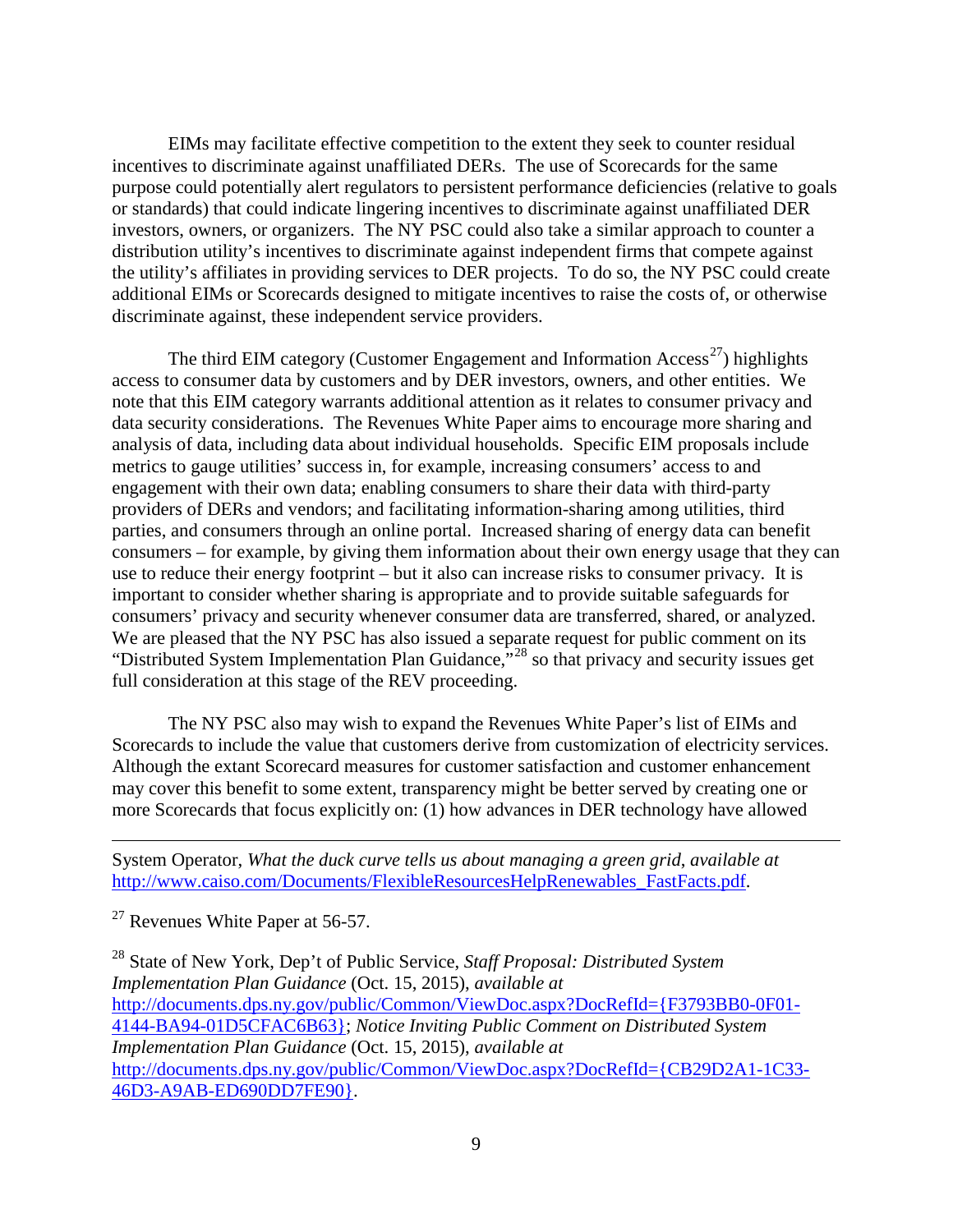customers to customize their electric services; (2) how DSP operators have helped inform customers about the potential value of customizing; and (3) how better and more abundant information has allowed customers to better match their preferences for electric services. Yardstick (comparative) EIMs and Scorecards may be attractive initially because they can be easier to develop and administer than quantitative performance measures or standards.<sup>[29](#page-9-0)</sup>

### **V. Rate Design and DER Compensation (Section IV of the Revenues White Paper)**

We believe that the Revenues White Paper correctly identifies the importance of accurate and timely price signals as the means to gain the benefits of competitive markets and efficient investment, placement, and operation of DERs. Accurate price signals cause customers to economize on consumption, which delivers the incentives that drive improved economic performance, to the benefit of customers and with associated environmental benefits. Inaccurate price signals lead to distortions in DER investment levels, siting, and operating decisions. Because many power system assets depreciate relatively slowly, distortions in investment decisions can create inefficiencies in a power system that persist for many years.

Similarly, the Revenues White Paper correctly emphasizes the importance of dynamic prices because costs and prices in the power system vary dramatically over even brief time periods. Particularly with respect to DERs, short-term price signals that include local distribution conditions can be vital in making efficient DER investment, siting, and operating decisions. As the Revenues White Paper notes, advanced electric meters are generally necessary to convey accurate and timely price signals. If the price signals to DER investors, owners, and organizers are timely, accurate, and local, incentives will align with efficient DER investment, siting, and operating levels. By contrast, without accurate price signals, it will be much more difficult to make efficient decisions concerning these issues.<sup>[30](#page-9-1)</sup>

The Smart Home Rate proposal<sup>[31](#page-9-2)</sup> should further help accomplish the REV proceeding's goals of increased efficiency and reduced environmental harm, because it calls for pricing granularity with respect to not only the time of day but also the specific services required to serve a particular customer at a specific location. Accurate price signals – such as those described in the Smart Home Rate proposal – could help a customer revise his or her use of

<span id="page-9-0"></span> $^{29}$  Rather than setting a quantitative standard for satisfactory performance, Yardstick EIMs or Scorecards could compare performance measures across New York State utilities (or between utilities in New York State and those in other areas). For example, lags in processing DER connection applications could be measured in days (a quantitative measure) or could be ranked from best to worst among the utilities in the state (a yardstick measure).

<span id="page-9-1"></span> $30$  Accurate price signals include cost differences due to differences in demand, supply, and transmission conditions that often vary greatly by time and location. As a result, it would be extremely challenging, if not impossible, to develop a set of regulations that would take all of these differences into account and create outcomes similar to the operation of markets.

<span id="page-9-2"></span> $31$  Revenues White Paper at 101.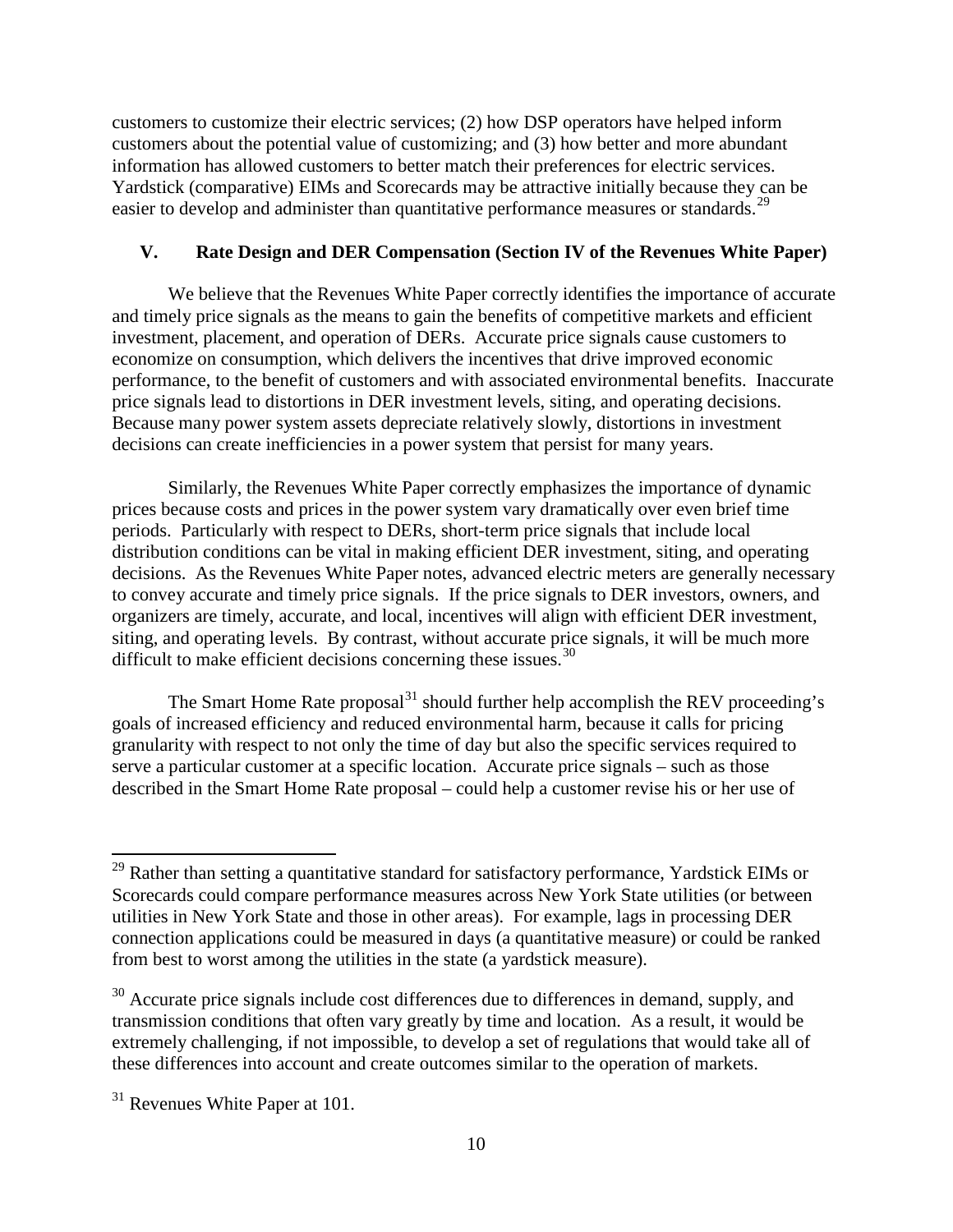energy to reduce monthly power bills quickly. Accurate price signals also could help a customer plan longer-term bill savings through self-supply of some elements of electricity service.<sup>[32](#page-10-0)</sup>

The Revenues White Paper also highlights the peak shaving reward program instituted by Baltimore Gas and Electric.<sup>[33](#page-10-1)</sup> As we indicated in a comment to the Massachusetts Department of Public Utilities,<sup>[34](#page-10-2)</sup> the Smart Energy Rewards program has the particular virtue of delivering dynamic price incentives to customers without concurrently increasing the risk for nonparticipating customers. We attach a graphic developed by The Brattle Group that describes the risk/reward differences among alternative dynamic pricing approaches. We encourage the NY PSC to evaluate the risk/reward differences among various types of dynamic pricing systems for residential and small commercial and industrial customers (who now generally pay flat rates for power).<sup>35</sup> Even if rate structures migrate toward real-time pricing, the most granular forms of pricing include elements related to the benefits and costs of circuit-level balancing of supply and demand. By beginning with a dynamic pricing approach and low customer risk, the program may be able to build consumer familiarity with dynamic prices, with less concern for equity effects. Consumer education appears to have been quite effective in attracting participation among  $B G \& E$ 's residential customers.<sup>[36](#page-10-4)</sup>

<span id="page-10-1"></span><sup>33</sup> Revenues White Paper at 87.

<span id="page-10-3"></span><sup>35</sup> Larger commercial and industrial customers are likelier to face dynamic pricing.

<span id="page-10-4"></span><sup>36</sup> The customer education and marketing programs for BG&E's Smart Energy Rewards program are described in (among other sources) Ruth Kiselewich (BG&E), *Successful Rollout of Dynamic Pricing: BGE's Smart Energy Rewards* (May 21, 2014), *available at* [http://www.demandresponsetownmeeting.com/wp-content/uploads/2012/03/Kiselewich-Ruth-5-](http://www.demandresponsetownmeeting.com/wp-content/uploads/2012/03/Kiselewich-Ruth-5-DR.pdf) [DR.pdf;](http://www.demandresponsetownmeeting.com/wp-content/uploads/2012/03/Kiselewich-Ruth-5-DR.pdf) and America Lesh (BG&E), *2014 Smart Grid Customer Education Symposium: Evolving from AMI to Dynamic Pricing Programs: How to Take the Customer with You on the Smart Grid Journey* (Apr. 28, 2014), *available at* [http://smartgridcustomereducation.com/presentations/SGCES-AmericaLesh-BGE.pdf.](http://smartgridcustomereducation.com/presentations/SGCES-AmericaLesh-BGE.pdf)

<span id="page-10-0"></span> $32$  That is why a customer's price elasticity of demand can increase over a longer time frame, during which the customer can invest in technology that reduces power consumption during periods of high prices. Examples of these investments include distributed generation equipment, energy management software, improved home insulation, energy storage devices, and smart appliances.

<span id="page-10-2"></span><sup>&</sup>lt;sup>34</sup> Comment of the Staff of the Federal Trade Commission Before the Commonwealth of Massachusetts Department of Public Utilities, Investigation by the Department of Public Utilities Upon Its Own Motion into Time Varying Rates, D.P.U. 14-04 (Mar. 10, 2014), at 11-12, 15, *available at* [https://www.ftc.gov/system/files/documents/advocacy\\_documents/ftc-staff](https://www.ftc.gov/system/files/documents/advocacy_documents/ftc-staff-comment-massachusetts-department-public-utilities-regarding-its-investigation-time-varying/140318dpustaffcomment.pdf)[comment-massachusetts-department-public-utilities-regarding-its-investigation-time](https://www.ftc.gov/system/files/documents/advocacy_documents/ftc-staff-comment-massachusetts-department-public-utilities-regarding-its-investigation-time-varying/140318dpustaffcomment.pdf)[varying/140318dpustaffcomment.pdf.](https://www.ftc.gov/system/files/documents/advocacy_documents/ftc-staff-comment-massachusetts-department-public-utilities-regarding-its-investigation-time-varying/140318dpustaffcomment.pdf) The Department of Public Utilities subsequently agreed that customers should have a peak-time rebate pricing option. Commonwealth of Massachusetts, Department of Public Utilities, Order Adopting Policy Framework for Time Varying Rates at 2 (Nov. 5, 2014), *available at* [http://www.mass.gov/eea/docs/dpu/electric/grid-mod/d-p-u-14-04-c](http://www.mass.gov/eea/docs/dpu/electric/grid-mod/d-p-u-14-04-c-final-order-11-5-2014.pdf)[final-order-11-5-2014.pdf.](http://www.mass.gov/eea/docs/dpu/electric/grid-mod/d-p-u-14-04-c-final-order-11-5-2014.pdf)